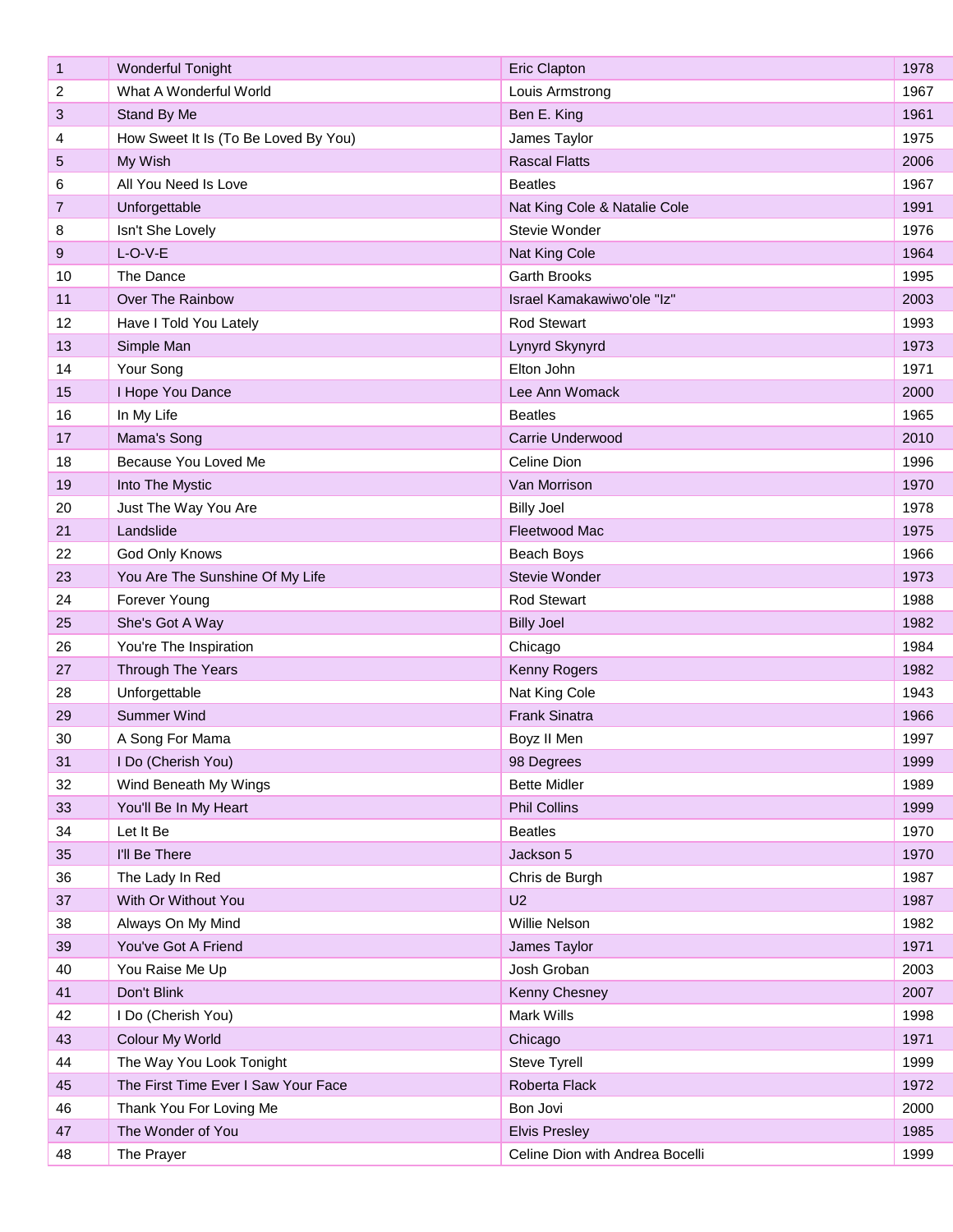| 49 | There You'll Be                       | Faith Hill                           | 2001 |
|----|---------------------------------------|--------------------------------------|------|
| 50 | Hero                                  | Mariah Carey                         | 1993 |
| 51 | With Arms Wide Open                   | Creed                                | 2000 |
| 52 | Always                                | <b>Atlantic Starr</b>                | 1987 |
| 53 | Like My Mother Does                   | Lauren Alaina                        | 2011 |
| 54 | A Song for My Son                     | Mikki Viereck                        | 1991 |
| 55 | Longer                                | Dan Fogelberg                        | 1980 |
| 56 | (They Long To Be) Close To You        | Carpenters                           | 1970 |
| 57 | Then They Do                          | <b>Trace Adkins</b>                  | 2003 |
| 58 | The Perfect Fan                       | <b>Backstreet Boys</b>               | 1999 |
| 59 | Three Times a Lady                    | Commodores                           | 1982 |
| 60 | Loves Me Like A Rock                  | Paul Simon                           | 1973 |
| 61 | I Turn To You                         | Christina Aguilera                   | 2000 |
| 62 | Greatest Love Of All                  | Whitney Houston                      | 1985 |
| 63 | You Light Up My Life                  | Debbie Boone                         | 1977 |
| 64 | I'll Have To Say I Love You In A Song | Jim Croce                            | 1974 |
| 65 | Never Alone                           | Jim Brickman Feat. Lady Antebellum   | 2007 |
| 66 | Shining Star                          | Manhattans                           | 1980 |
| 67 | Find Your Wings                       | <b>Mark Harris</b>                   | 2005 |
| 68 | Up Where We Belong                    | Joe Cocker Featuring Jennifer Warnes | 1982 |
| 69 | You Decorated My Life                 | Kenny Rogers                         | 1979 |
| 70 | I'm Your Angel                        | Celine Dion & R Kelly                | 1998 |
| 71 | Hold The Line                         | Toto                                 | 1978 |
| 72 | It's Your Song                        | Garth Brooks                         | 1998 |
| 73 | Kind & Generous                       | Natalie Merchant                     | 1998 |
| 74 | Dear Mama                             | 2Pac                                 | 1995 |
| 75 | Times Of Your Life                    | Paul Anka                            | 1976 |
| 76 | Child of Mine                         | Carole King                          | 1970 |
| 77 | <b>Blessed</b>                        | Elton John                           | 1995 |
| 78 | The Baby                              | <b>Blake Shelton</b>                 | 2003 |
| 79 | I'll Always Love You                  | <b>Taylor Dayne</b>                  | 1988 |
| 80 | Sweet Child O' Mine                   | Sheryl Crow                          | 1999 |
| 81 | Woman                                 | John Lennon                          | 1972 |
| 82 | The Man You're Become                 | Molly Pasutti                        | 2001 |
| 83 | I'll Be                               | Reba McEntire                        | 2000 |
| 84 | Do I Make You Proud                   | <b>Taylor Hicks</b>                  | 2006 |
| 85 | Beautiful Boy (Darling Boy)           | John Lennon                          | 1980 |
| 86 | He Gets That From Me                  | Reba McEntire                        | 2003 |
| 87 | Memory                                | Barbra Streisand                     | 1981 |
| 88 | I'll Always Love My Mama              | Intruders                            | 1973 |
| 89 | If There Hadn't Been You              | <b>Billy Dean</b>                    | 1992 |
| 90 | In My Life                            | <b>Bette Midler</b>                  | 1991 |
| 91 | To Know Him, Is To Love Him           | <b>Teddy Bears</b>                   | 1958 |
| 92 | I Am Your Child                       | <b>Barry Manilow</b>                 | 1973 |
| 93 | Angels                                | <b>Randy Travis</b>                  | 2005 |
| 94 | The Wind Beneath My Wings             | <b>Gary Morris</b>                   | 1983 |
| 95 | One Moment In Time                    | <b>Whitney Houston</b>               | 1988 |
| 96 | Parents Prayer                        | Steven Curtis Chapman                | 2006 |